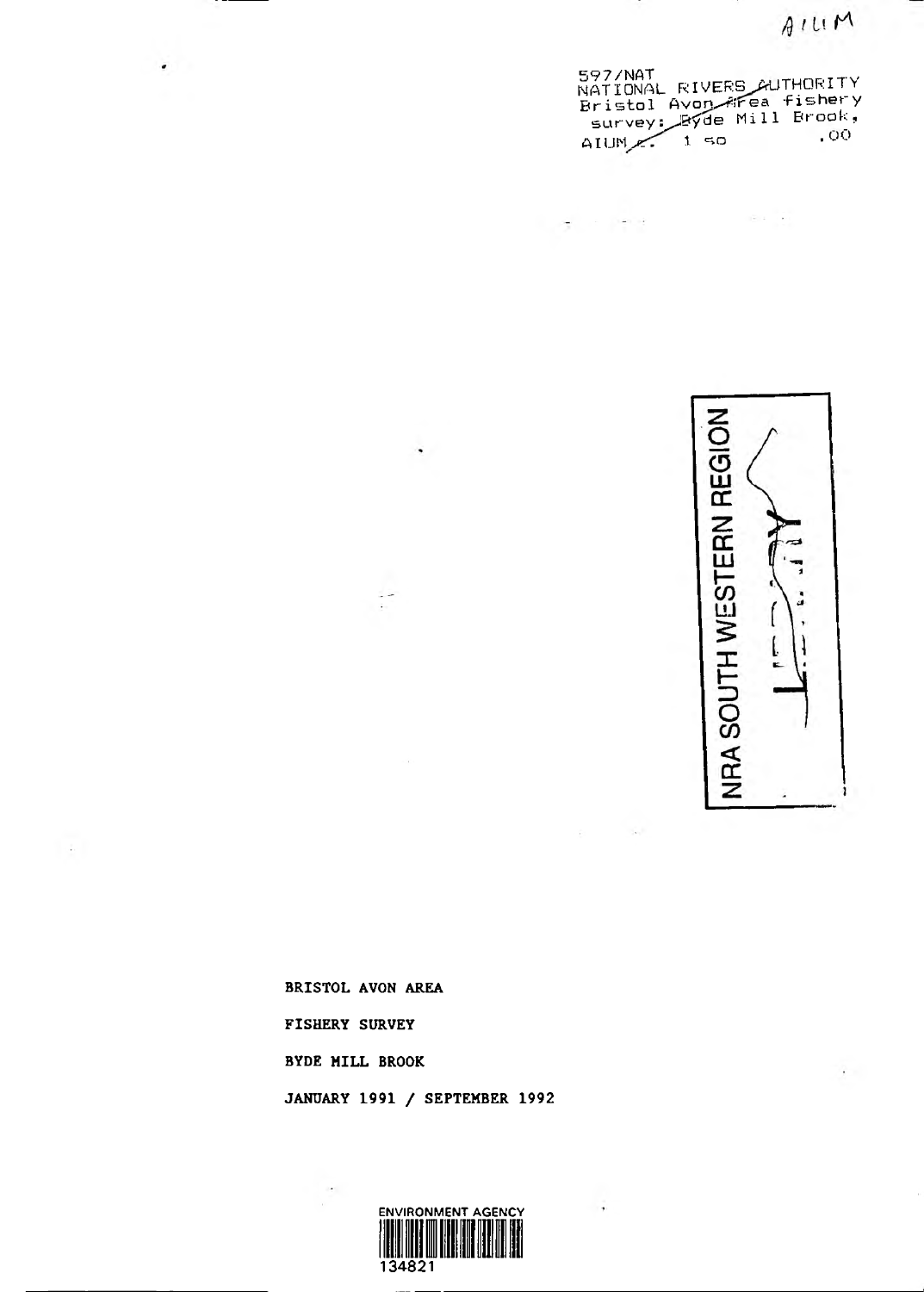#### **FISHERY SURVEY - BYDE MILL BROOK JANUARY 1991/SEPTEMBER 1992**

SURVEY REF: BAV91<br>BAV92 BAV92 **BAV92 BM03** 

#### **1.0 INTRODUCTION**

**1.1 The Byde Mill Brook extends for a length of approximately 7Km flowing in a south east direction to join the Bristol Avon at Lacock.**

**The brook arises from the Great Oolite limestone passing through cornbrash and Oxford clay at its lower limits. The brook is a relatively small tributary to the Bristol Avon but has the expanding town of Corsham at its headwaters.**

**1.2 The Byde Mill Brook has not been surveyed in the past for fish.**

#### **2.0 WATER QUALITY**

**2.1 The populations of Corsham and surrounding areas have until recently been served by Corsham Sewage Treatment Works (STW) and Thingley STW. These two sewage works had final effluent discharge points within 0.5Km of each other, into the top end of the Byde Mill Brook.**

**Recently (1991) Wessex pic routed all effluent to Thingley STW and Corsham STW was closed. The storm overflow from the works discharges directly to the River Avon when necessary.**

- **2.2 The Long Term Water Quality Objective (LTWQO) of the Byde Mill Brook is Class 3 (National Water Council Classification) in the upper and middle reaches, and Class 2b in the lower reach.**
- **2.3 In the 1985 water quality survey (Department of the Environment) the Byde Mill Brook was Class lb above Corsham and Class 3 below. The 1990 survey shows overall Class 2 which represents an improvement in the middle to lower reaches and a deterioration in the upper reach.**
- **2.4 The Byde Mill Brook is not classified under the EC Freshwater Fish Directives.**
- **2.5 The biological monitoring programme in 1990 sampled the brook at Courtlands,** *k* **Km downstream of the STW's discharge and classified this as poor (Class C). Downstream at Lacock some improvement to moderate (Class B) was recorded. These results were repeated for 1991 although a site upstream of Corsham STW which was also sampled came out as poor** (Class C). The sewerage infrastructure in Corsham is known to be **unsound which may account partly for this.**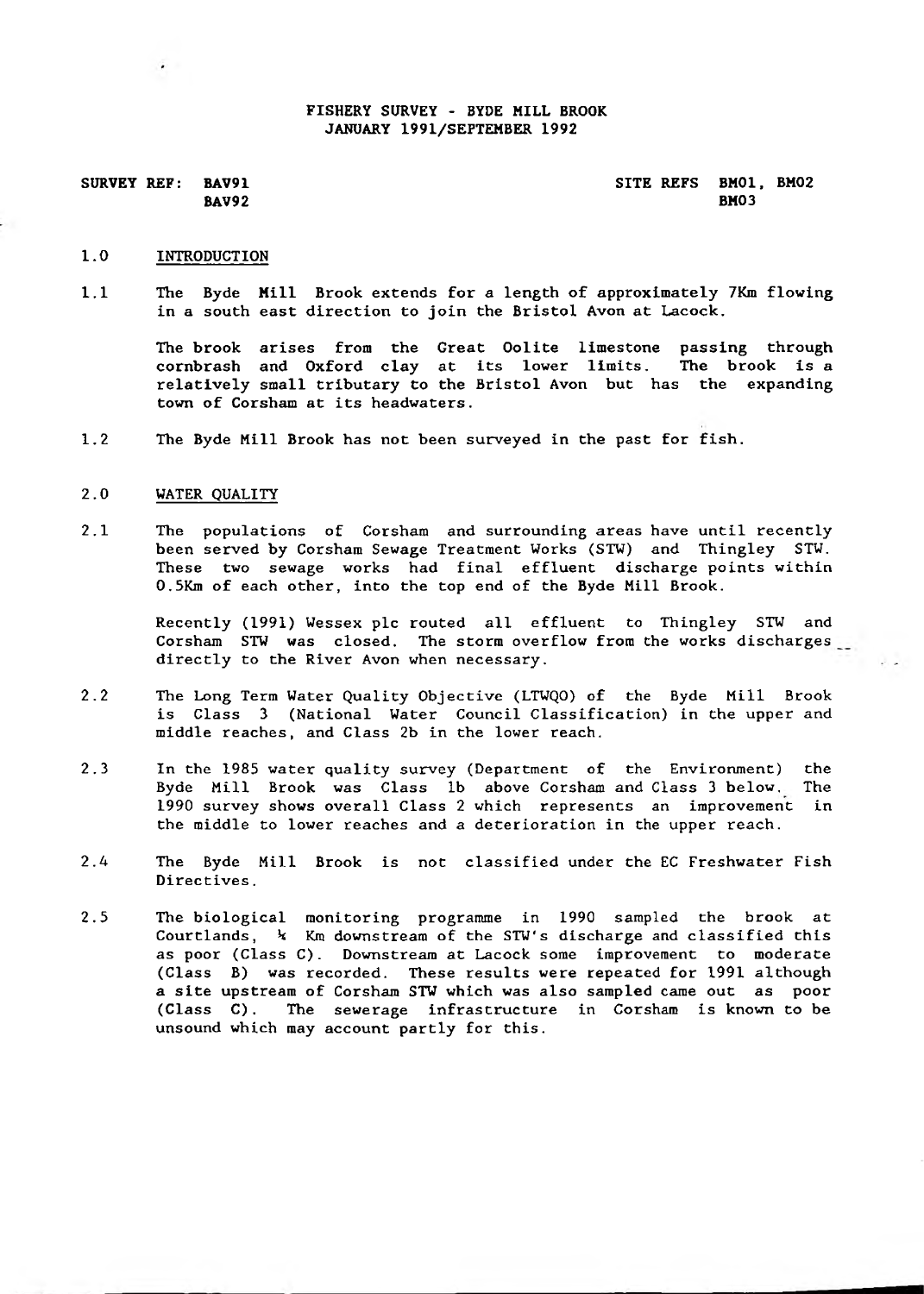#### **3.0 SURVEY SITES**

- **3.1 Two sites were surveyed on the Byde Mill Brook during January 1991 and their locations are shown in Appendix 1 and 2. Further details of the sites are given in Appendix 3.**
- **3.2 One site at New Farm (BM01) was surveyed again in September 1992 (BM03) following a stocking exercise.**
- **3.3 Site BM01 and BM03 is located on the Byde Mill Brook at New Farm. This site is approximately lKm downstream from the STW and 2.5Km upstream from the confluence with the main river Avon.**

**The survey section starts at a shallow weir and passes downstream through a fairly straight section shaded only be herbaceous vegetation. The site then begins to meander and incorporate good pool** Shading from trees provides further cover to **potential populations of fish.**

**The substrate is made up of gravel and stones and the riverside Alder trees provide instream root cover. The survey section when first surveyed extended for 190m, and on the followup survey was lengthened to 630m, extending further downstream incorporating more pool and riffle. Instream vegetation was not present at this site except as some blanket weed in the open section.**

**3.4 Site BM02 is downstream of BM01 and BM03 at Arnolds Mill. This is approximately 2.5 Km downstream from the STW and 1 Km upstream from the main Avon confluence. This survey section extended for 210m and is fairly straight and open. The brook here is twice the width (4m) of the other site. In the lower section the site incorporates a large deep pool on a bend. The substrate is mainly mud and silt and at the time of the survey instreara vegetation was restricted to small amounts of reed.**

#### **4.0 SURVEY METHODS**

- **4.1 At all of the survey sites 240v pulsed DC electric fishing was used. At site BM01 and BM03 wading upstream with a single hand held electrode on a 50m cable was carried out with the generator and control box on the bank. A single netsman followed in the river with a further two personnel on the bank. At site BM02 two hand held electrodes were used with a further two personnel in attendance with hand nets. Fishing was in an upstream direction with the generator and ancillary equipment following behind in an inflatable boat.**
- **4.2 At site BM02 a catch depletion method of 2 fishings was carried out. At site BM01 as no fish were caught other than sticklebacks a second run was not attempted.**

**Site BM03 was fished as a single run as the efficiency was perceived to be high (0.8) and a longer section (630m) was fished.**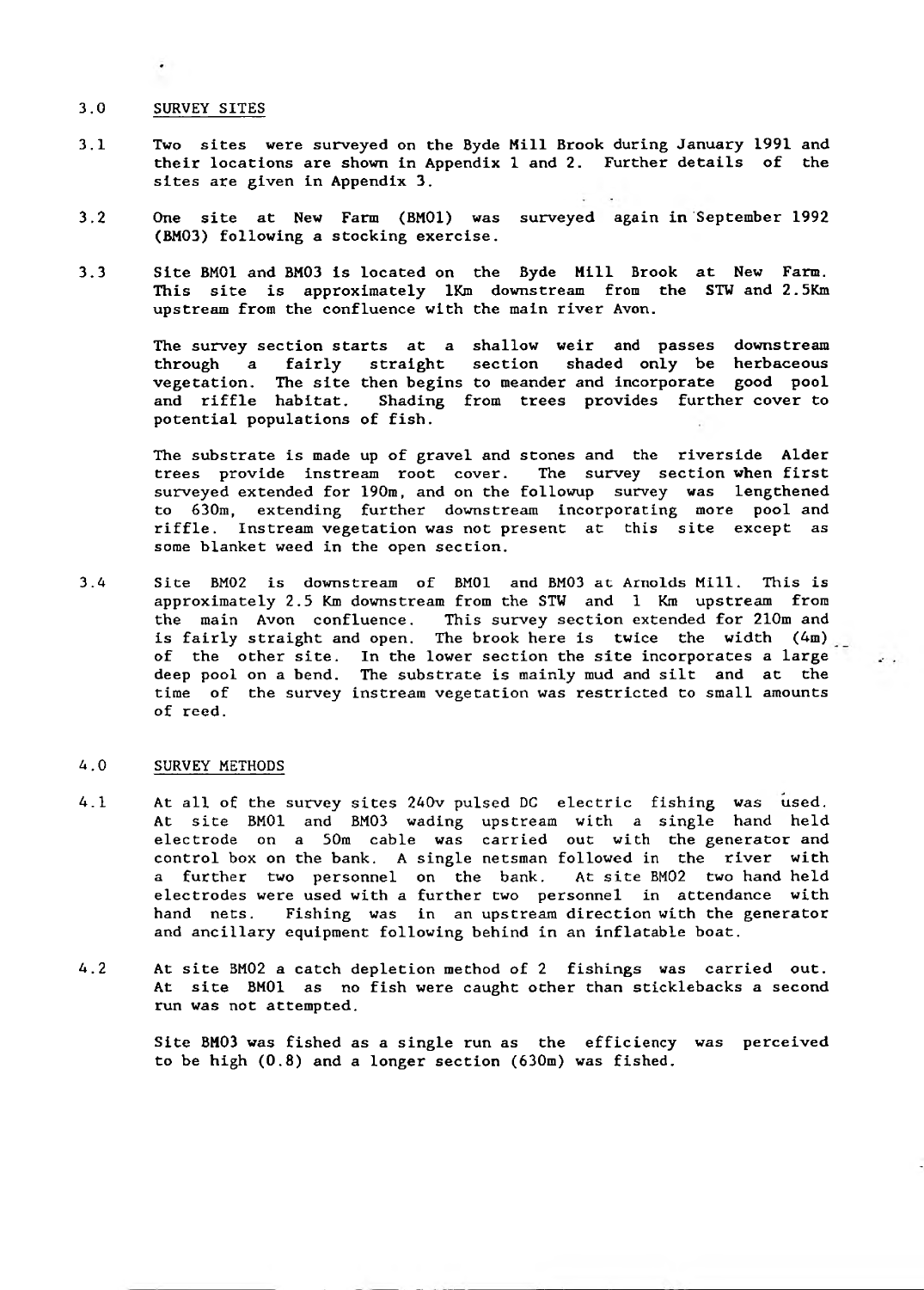- **4.3 Where appropriate each catch was retained separately in tanks on the fisheries vehicle.**
- **4.4 With the exception of small species all fish were weighed and measured. Fish scales were removed from all larger species for age and growth analysis.**

#### **5.0 RESULTS**

 $\bullet$ 

- **5.1 Details of species caught, estimated numbers and biomass are shown in Appendix 5. For these calculations all fish of less than 8cm are ignored as fish of this size are not effectively sampled by electric fishing.**
- **5.2 Biomass and fish density for the three sites surveyed are shown in Figures 1 and 2.**
- **5.3 Species biomass for the sites surveyed are shown in Figures 3 and 4. Figure 3 shows site BM03 (post stocking). BM01 is not shown as only sticklebacks were caught. Biomass is expressed as grams per square** metre  $(g/m^2)$ .
- **5.4 Species density for the sites surveyed are shown in Figures 5 and 6, similarly with the exception of site BM01. Density is expressed as numbers per hectare.**
- **5.5 The population structures for each species are shown graphically site by site in the following figures**

**Chub 7 Brown trout (post stocking) 8**

- **5.6 The growth rate of chub and brown trout is given in Appendix 4. As the fish were caught in January or September their ages have been promoted to the nearest whole age.**
- **5.7 The only minor species to be caught at each site were sticklebacks.**

#### **6.0 DISCUSSION**

- **6.1 The sites were generally well suited to the electric fishing technique used and the overall results are thought to provide a reasonably accurate assessment of the fish populations present.**
- **6.2 In total only two species of fish were found to be present in the Byde Mill Brook, chub and sticklebacks. Brown trout were not found prior to stocking, although no sites above the STW's were surveyed.**

**The Byde Mill Brook due to its habitat and the recollections of local people undoubtedly confirm it to have once held reasonable brown trout populations, most probably prior to the 1940's before Corsham began to expand.**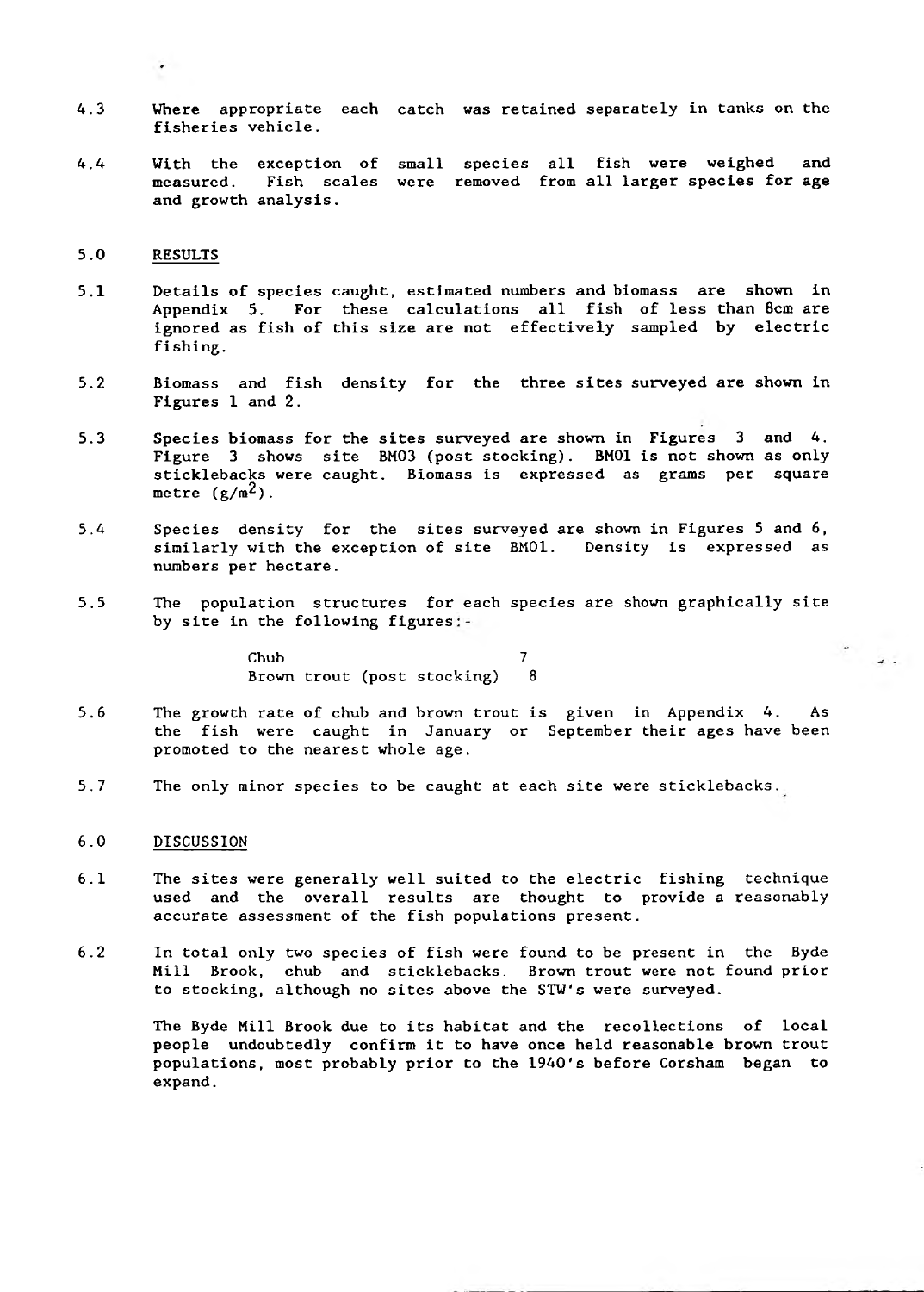- **6.3 The lower site at Arnolds Mill with a biomass of chub at 5.7gm^ and density of 250 fish per hectare is not particularly good for a river of this type.**
- **6.4 The chub encountered at Arnold Mill were of two year classes (1988 and 1987) and may either be the offspring of fish that entered the Byde Mill Brook from the River Avon, or themselves an immigrant population. The growth rates of the chub are good.**
- **6.5 The upper to middle reaches of the Byde Mill Brook provide good salmonid habitat being suitable for brown trout. The only species encountered in this section was sticklebacks. Sticklebacks are often the only species found in streams suffering from sporadic water quality problems and due to their life history strategies are classified by biologists as r - strategists.**

**These are species that rely for their persistence on the ability to colonise new habitats (or those devoid of other fish) and increase rapidly to make use of shortlived resources. The principal control factors are environmental and unpredictable.**

**Sticklebacks seldom live for more than 3 years and may breed several times in the same year (spring and summer) . For this species (as opposed to K strategists) marked changes in population size are an advantage in a fluctuating environment.**

- **6.6 The Byde Mill Brook is classified as neither salmonid nor cyprinid and this may be due to its small size rather than its absence of fish. On habitat alone it would warrant a salmonid classification which would give any trout population legislative water quality protection.**
- **6.7 Fish mortalities affecting the Byde Mill Brook are shown in Appendix 6. Interestingly roach and Stoneloach turned up in the fish kills. The roach most probably oiriginating from some of the stillwaters in the catchment, the Stoneloach from an original endemic stock.**

**Once a fish population has been 'knocked out' then naturally no more fish mortalities are reported to highlight any problems.**

**6.8 Fish introductions to the Byde Mill Brook are detailed in Appendix 7 and list only the recent introduction by the NRA as a result of this survey.**

### **6.9 RESTOCKING**

**The 1990 water quality survey has shown an improvement in the Byde Mill Brook from Class 3 to 2 from Byde Mill to Notton, and a deterioration from lb-2 in the stretch Corsham to Bydemill. This places it in a position to support fish. Also a review of the STW consent is underway and hopefully improvement will continue.**

**However, during the summer months the STW constitutes the larger part of the flow in the brook so the quality of the Brook will to an extent mirror the performance of the works.**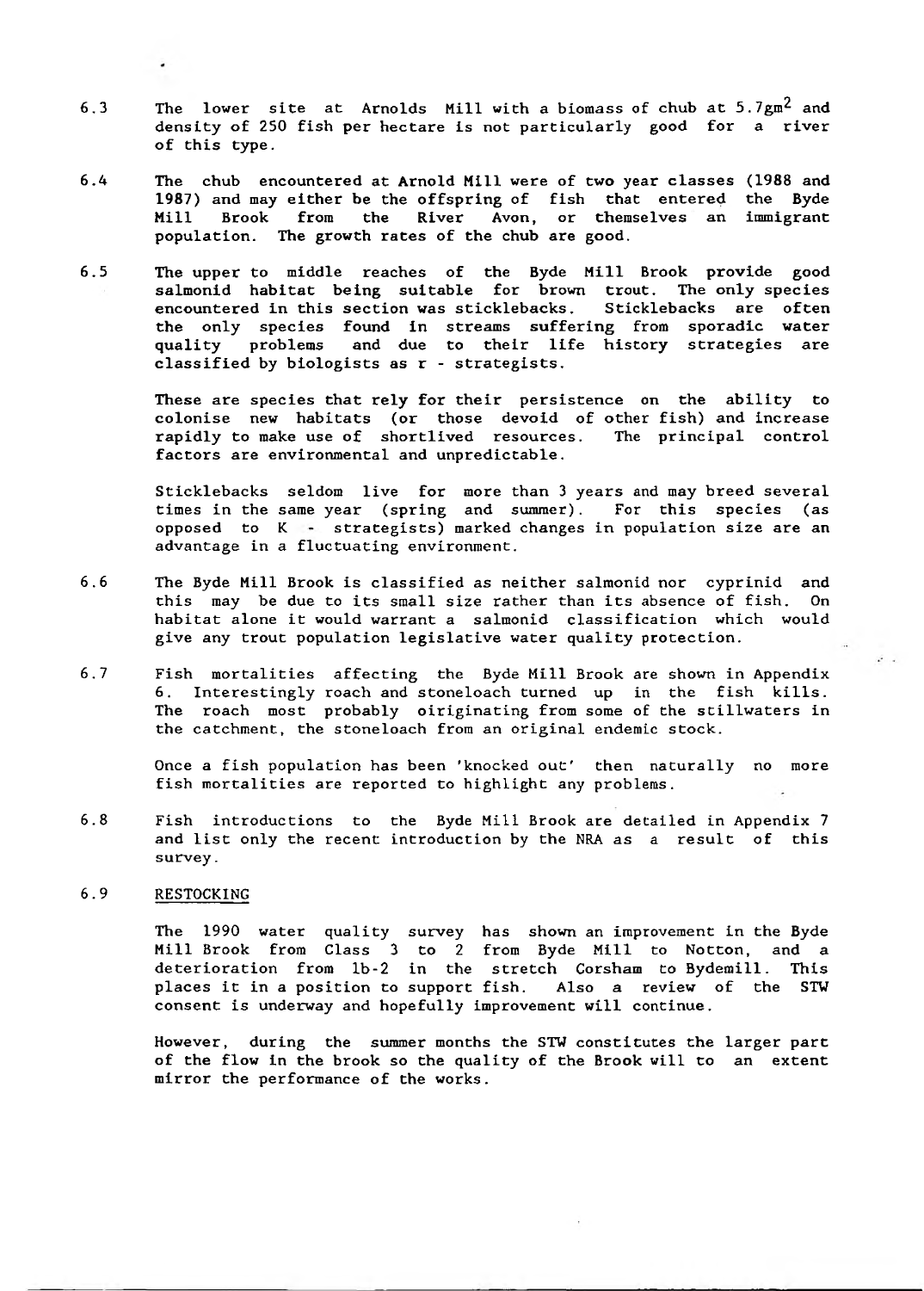**This flow apportionment is a combination of factors related to the** development of Corsham. When Box railway tunnel was excavated **1700's by Brunei some spring lines were intercepted and routed to the By Brook catchment. Also some combined drainage in Corsham results in rainfall being directed to the STW as well as the normal importation of water to a catchment via the public water supply.**

**Following the initial fishery survey findings and some development in the water quality status it was decided to stock the brook with 250 small brown trout (10-15cm). These fish were partly to act as 'sentinels' in order to highlight any problems and to see if a population can be re-established. Salmonid fisheries are ideally matched to Class 1 quality watercourses, but in the Bristol Avon catchment there are often populations surviving in Class 2 stretches..**

- **6.10 The fish were stocked in July 1991 and in August 1991 an incident at Thingley STW resulted in elevated ammonia levels in the brook throughout to Lacock of up to 10 mg/L and dissolved oxygen levels down to 34% saturation. No fish were found dead however.**
- **6.11 The initial stock of 250 fish would equate roughly to a density of 500 fish per hectare within the restocked stretch. When the site at New Farm was resurveyed (BM03) in September 1992, 14 months later the density was estimated at 10 fish per hectare. This represents a survival rate of 14%, which is fairly low although a margin of error exists.**

**The object of the stocking was also to provide breeding stock to the river. The fish had all grown very well from an initial 10cm to an** average of 32.2cm.

**There was no evidence that the fish had spawned in the autumn of 1991. The trout were not likely to have been mature, although they would be for the autumn of 1992 spawning season.**

**The eggs require incubation in the gravel for several weeks, a lifestage which is very sensitive to levels of un-ionised ammonia. If the fish move into any small tributary streams to spawn this may not pose a problem. There are good spawning gravels in much of the brook but the number of tributaries is small.**

#### **7.0** CONCLUSION

 $\cdot$ 

**7.1 The Byde Mill Brook is a small tributary of the middle Bristol Avon and historically held stocks of native brown trout and coarse fish.**

> **Two sites were surveyed which provide a reasonable indication as to the distribution of fish**

**7.2 Fish were found to be absent in the middle reaches and limited in the lower section. The fish stocks of coarse fish in the lower section probably result from access to the main River Avon.**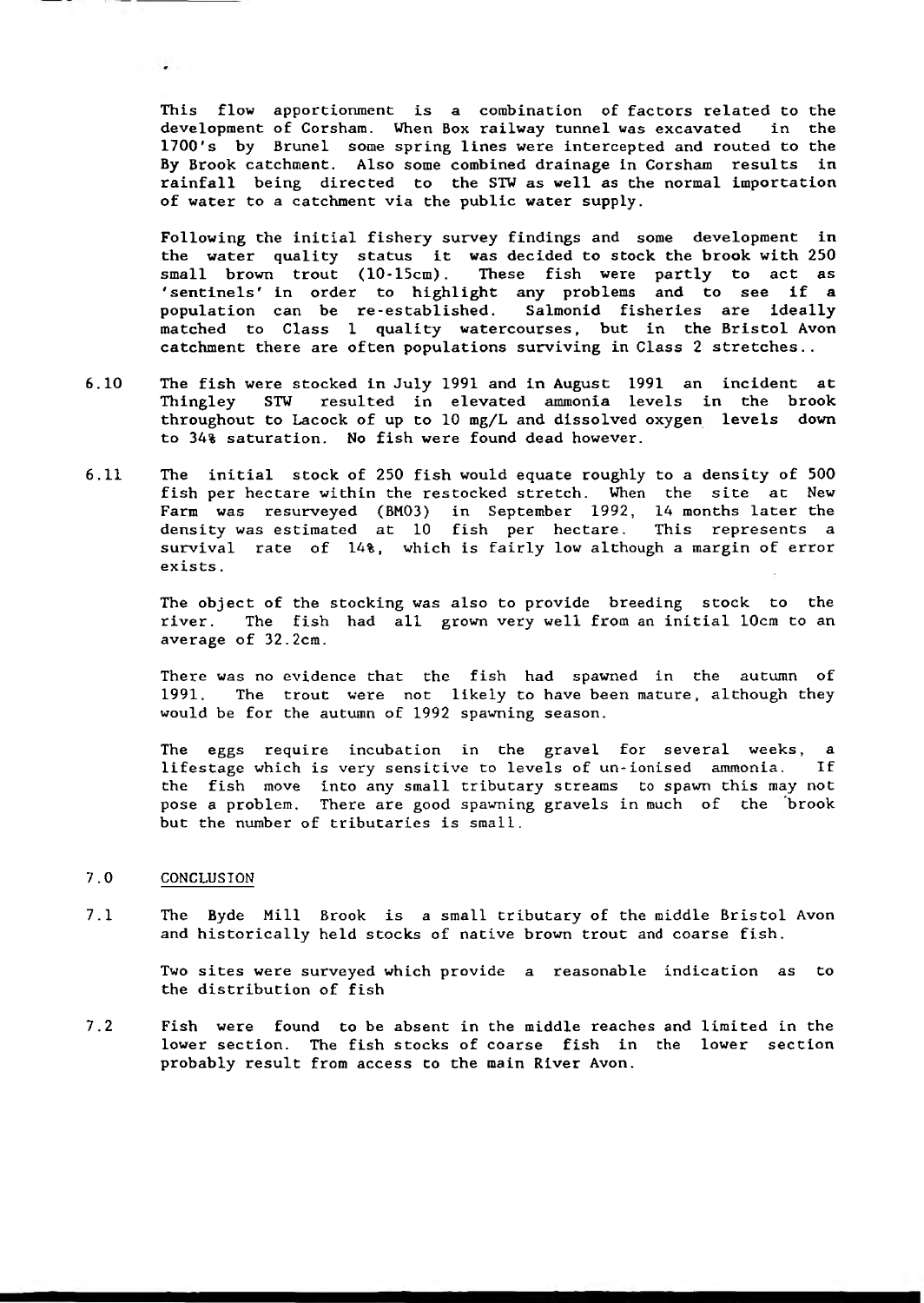- **7.3 The absence of fish is the direct result of water quality. Historically the sewage works serving Corshara and the surrounding area have reduced the quality of the brook eliminating the populations of fish.**
- **7.4 The habitat and nature of the brook favour brown trout.**
- **7.5 Following some improvement in water quality and a review of discharge consents, 250 brown trout were stocked to the river.**
- **7.6 A followup fishery survey 14 months after stocking showed that the fish had grown very well, although tentatively the survival rate appears low.**

#### **8.0 SUMMARY AND RECOMMENDATIONS**

- **8.1 The Byde Mill Brook historically held populations of brown, trout. The expansion of Corsham put excessive pressure on the river receiving the sewage effluent and consequently the populations disappeared. The LTWQO of Class 3 in the upper to middle reaches makes no allowance for the recovery of fish populations.**
- **8.2 The NRA has a statutory duty to maintain, improve and develop fisheries and therefore the impact of the STW must be reduced. One option that has been considered is routing all effluent to the main river Avon where the greater dilution available will reduce the impact.**

**As the STW constitutes a lot of the flow in the brook this may cause another problem of very low flows in the Byde Mill Brook. The possibility of a compensation borehole at the top end of the brook may need to be considered.**

- **8.3 Tightening of the consent on the STW is essential and if this is not sufficient to improve the brook adequately then the option of rerouting the effluent with compensation flow should be pursued.**
- **8.4 The Byde Mill Brook should be resurveyed in 1993/94 to follow up the fate of the original stocking of fish. A stocking also of minor species such as bullheads, minnows and Stoneloach should occur to accelerate natural recolonisation which is slowed by migration barriers.**

#### **REFERENCES**

- **1. Seber and Le Cren (1967). Estimating population parameters from catches large relative to the population, J Animal Ecol 36, 631-643.**
- **2. Zippin (1956). An evaluation of the removal method of estimating animal populations, Biometrics 12, 163-189.**
- **3. Carle and Stubbe (1978). A new method of estimating population size from removal data, Biometrics 34, 621-630.**

**P1612RJ1**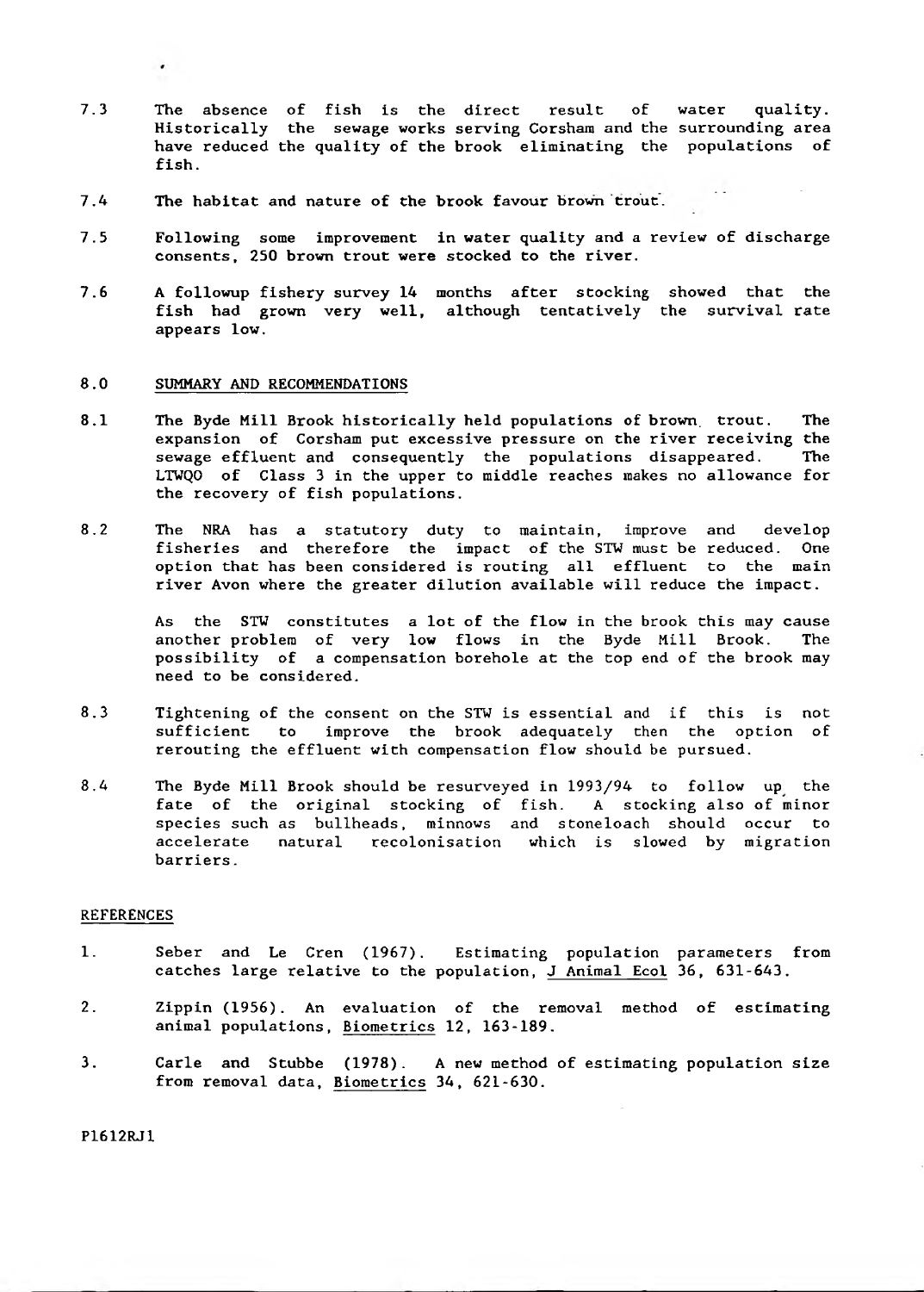

# **FIG. 1: BYDE MILL BROOK -BIOMASS.**

**B** BROWN TROUT **2** CHUB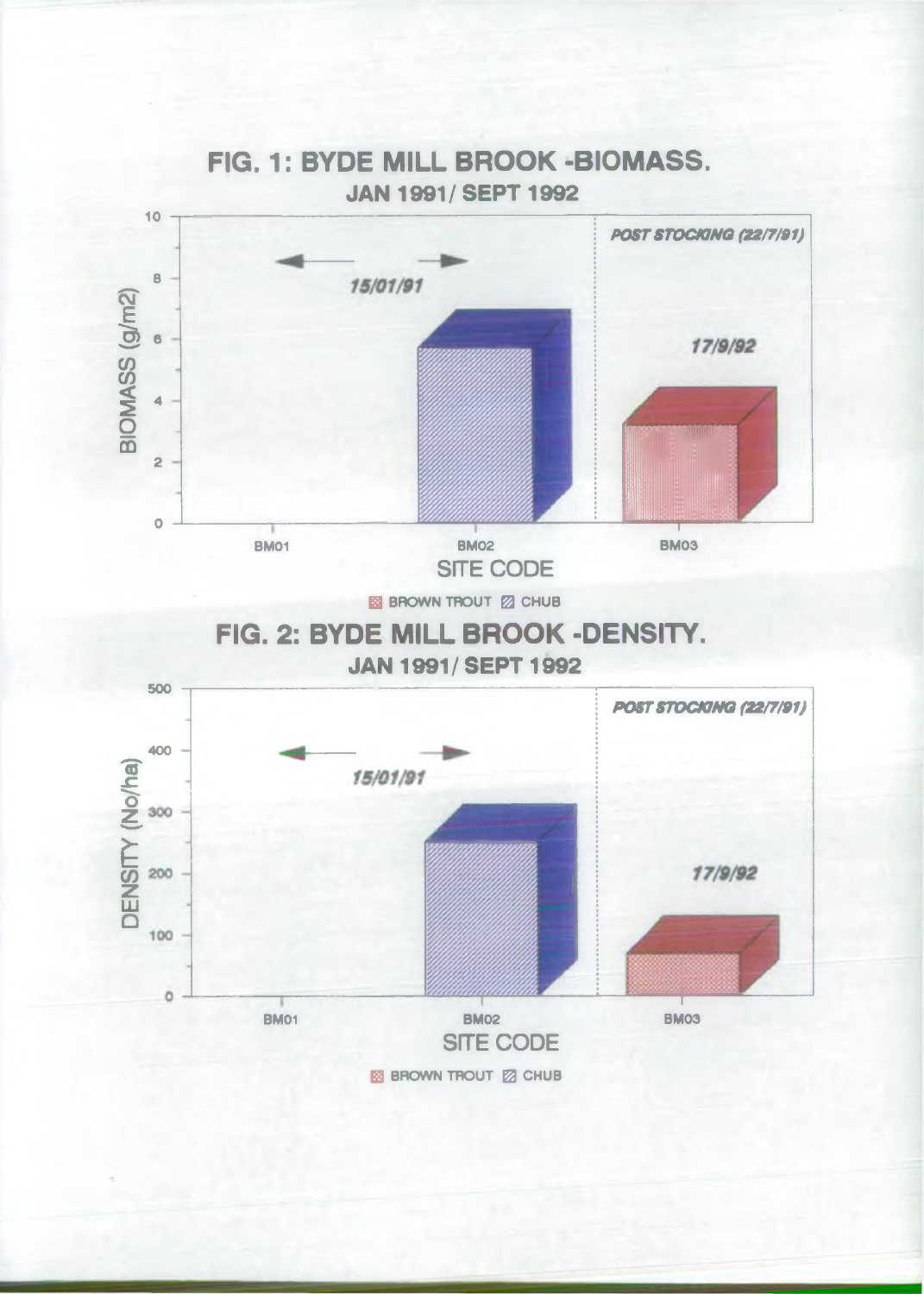# **FIG. 3: BYDE MILL BROOK, ARNOLDS MILL BIOMASS (g/m2) 15.1.91**



# **FIG. 4: BYDE MILL BROOK, NEW FARM BIOMASS (g/m2) 17.9.92**

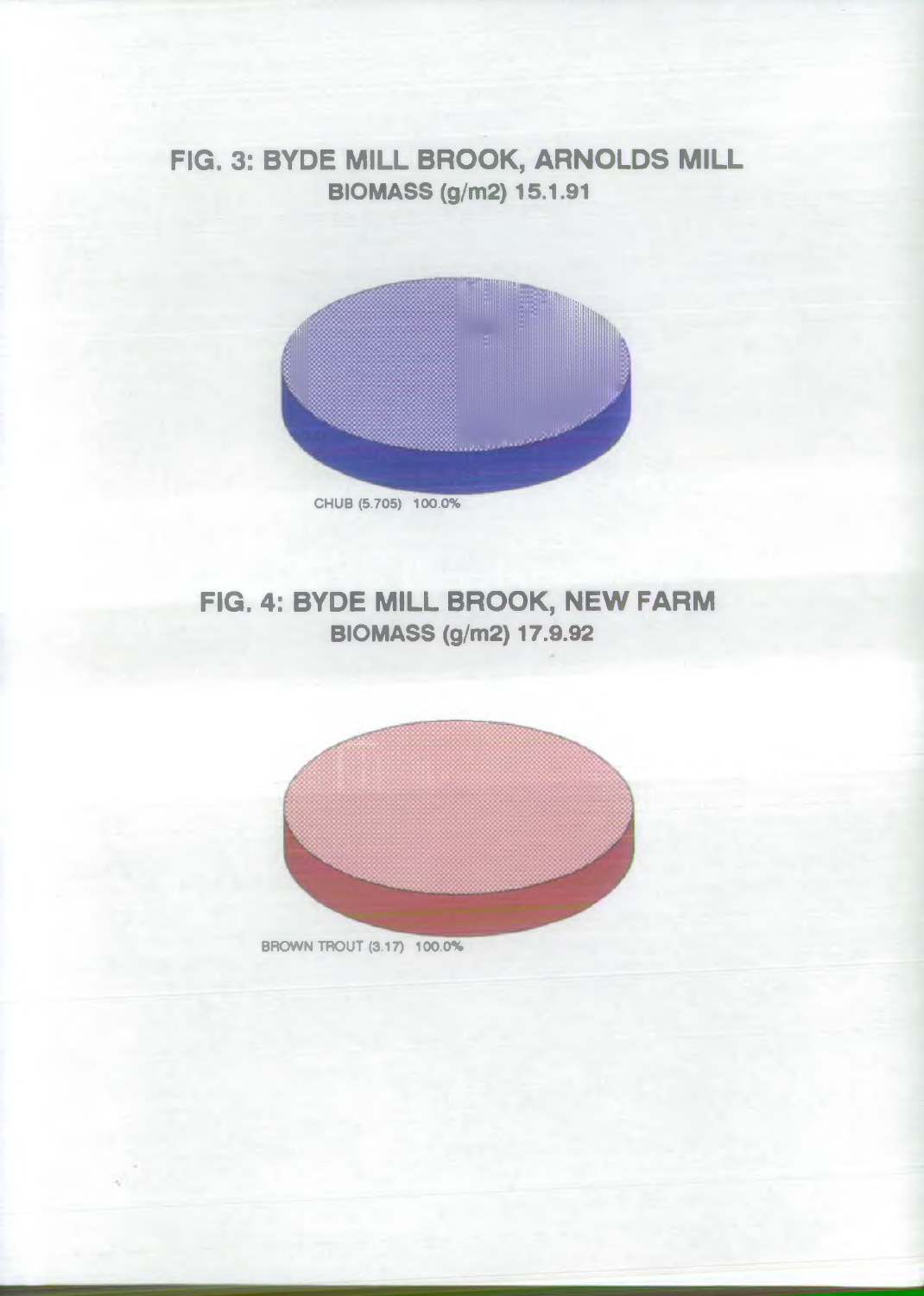# **FIG.5: BYDE MILL BROOK, ARNOLDS MILL DENSITY (No/ha) 15.1.91**



# **FIG.6: BYDE MILL BROOK, NEW FARM DENSITY (No/ha) 17.9.92**



BROWN TROUT (70) 100.0%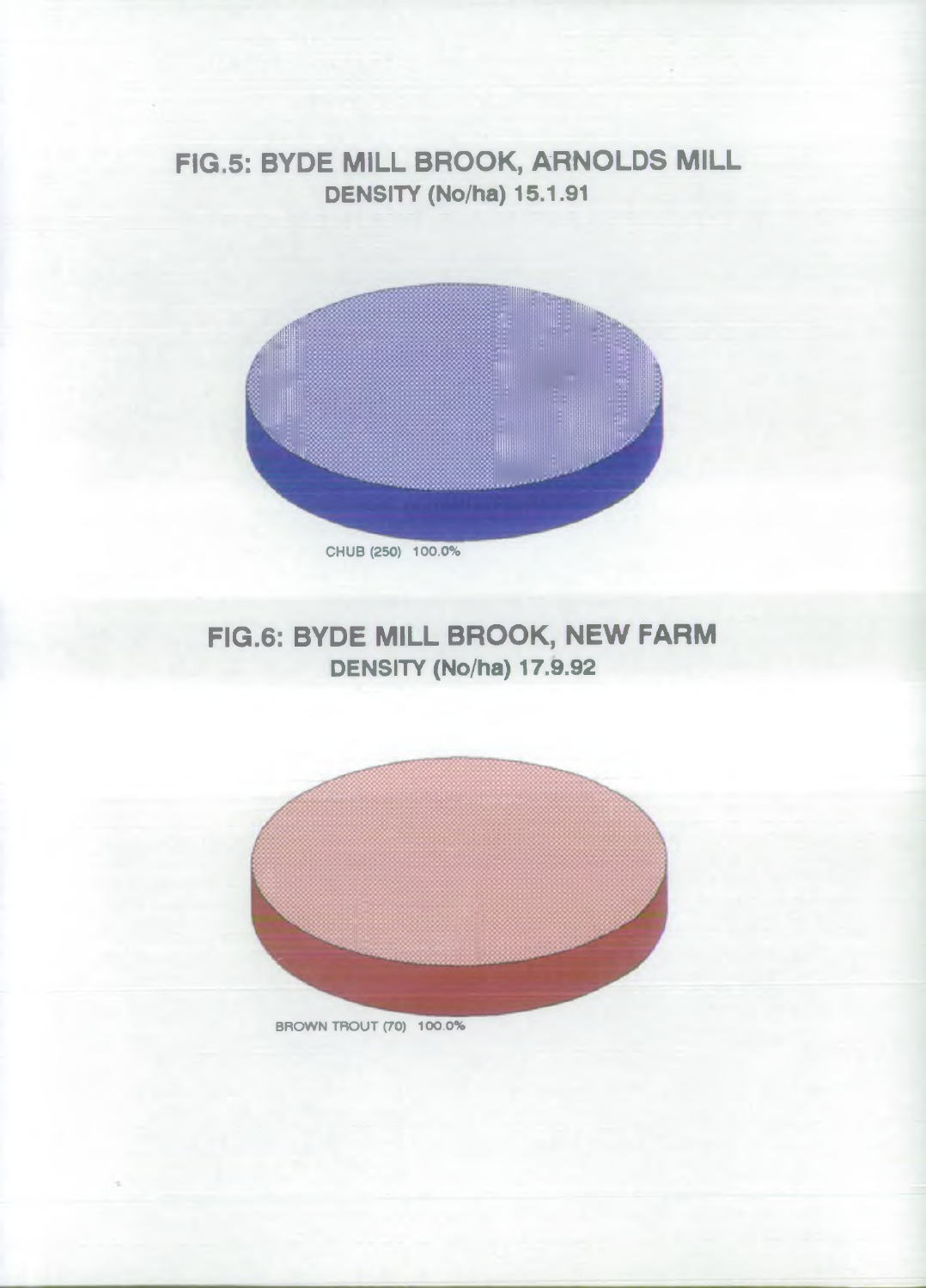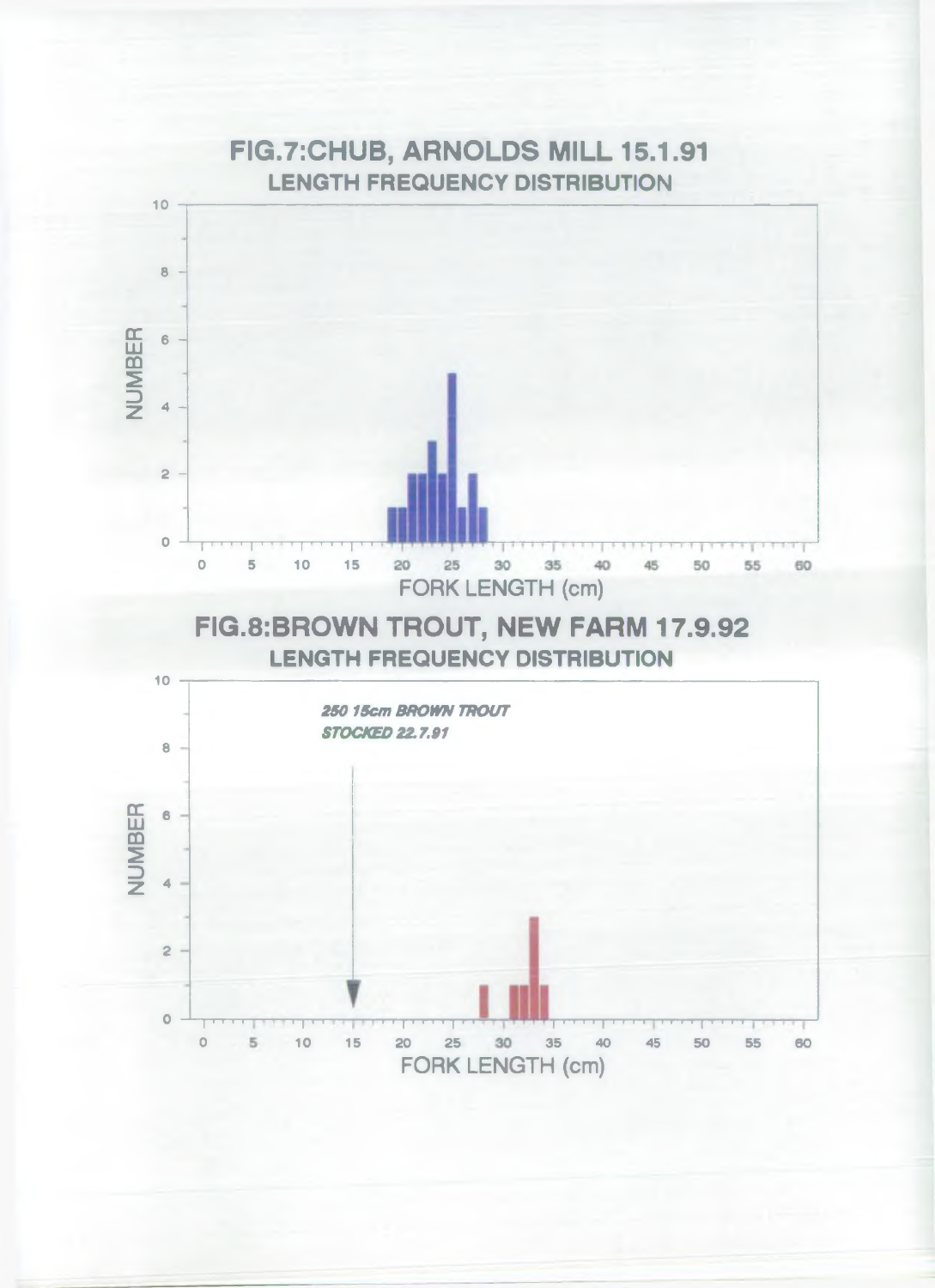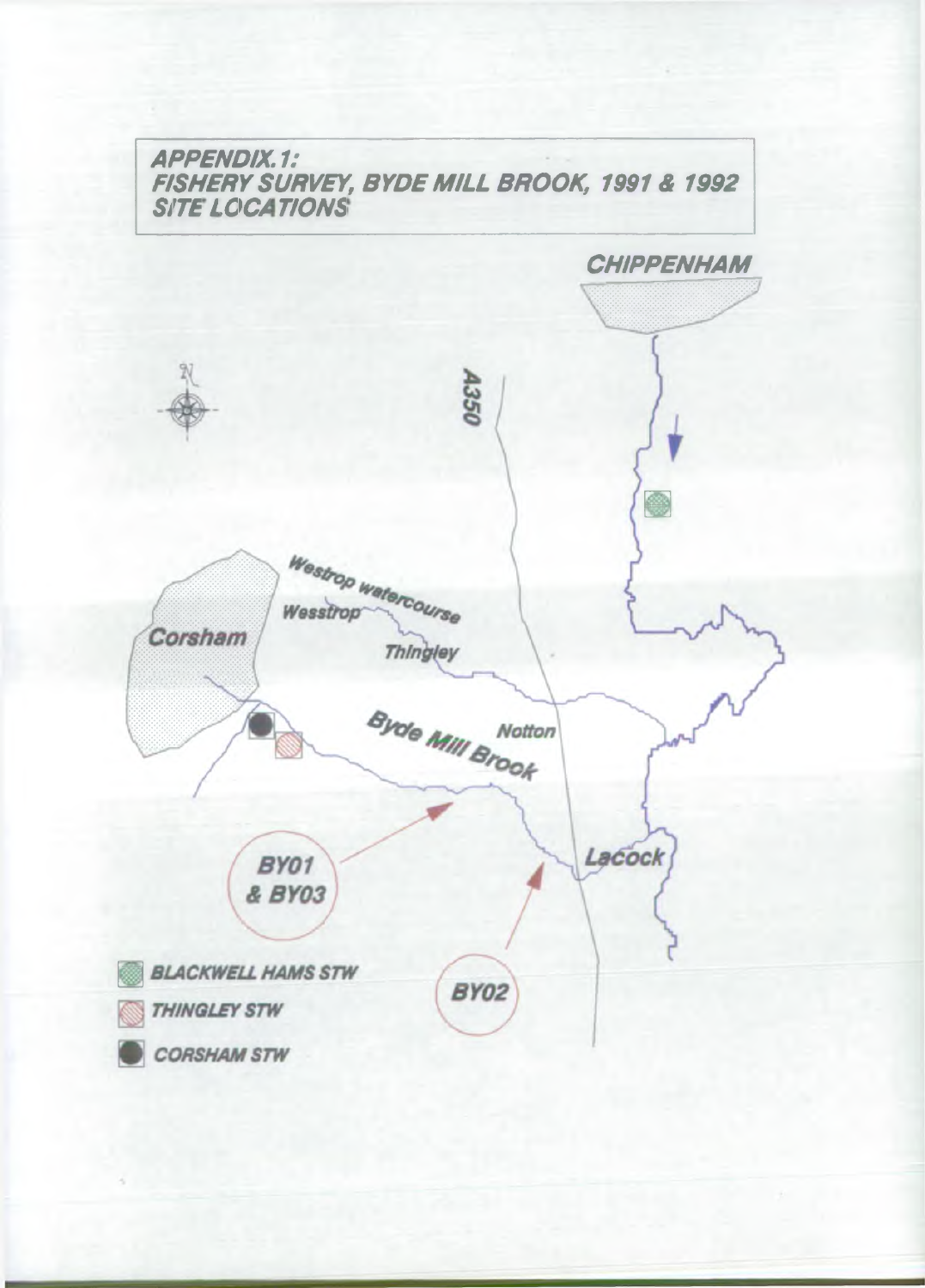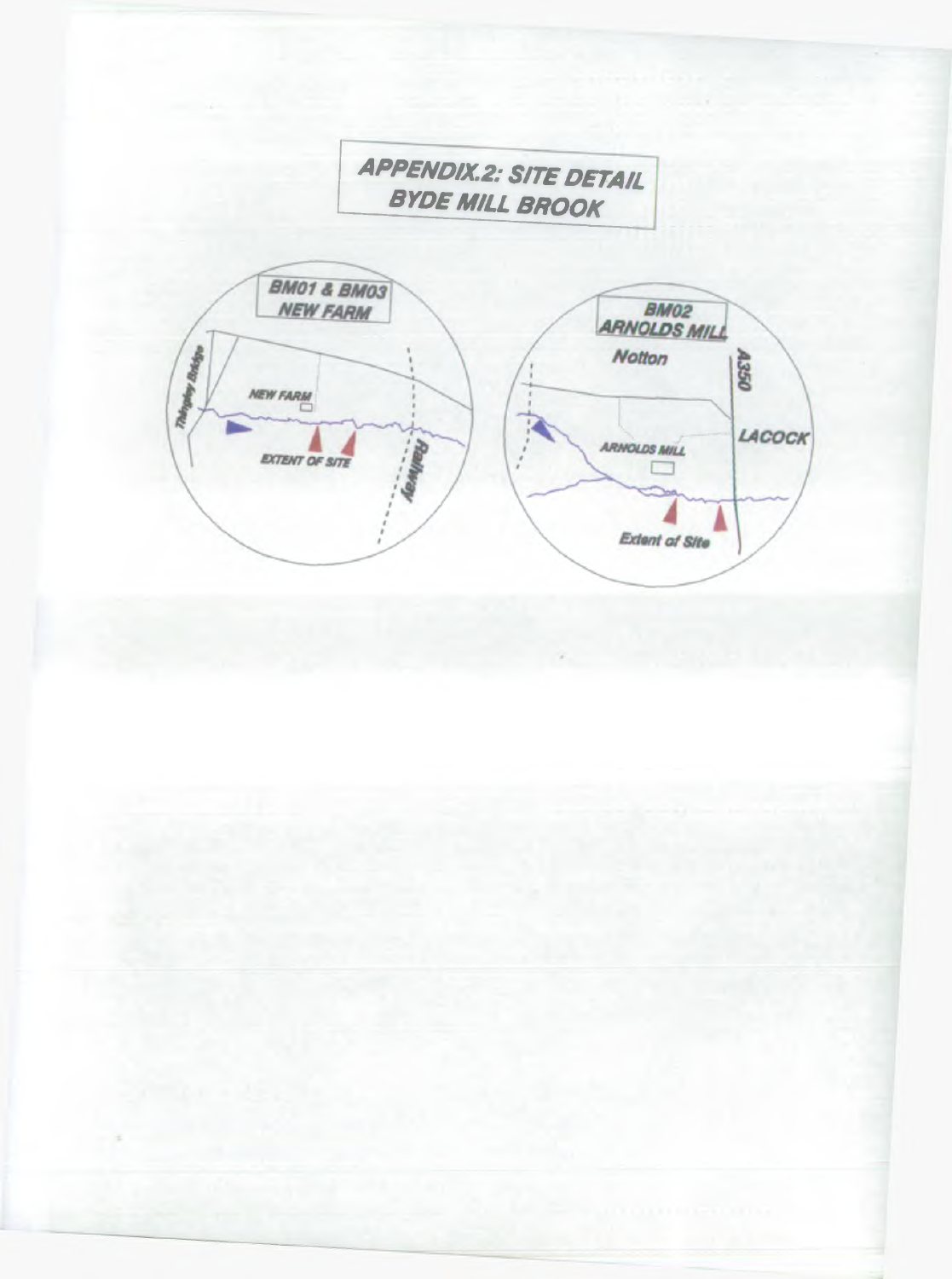### APPENDIX.3: BYDE MILL BROOK, SURVEY SITES

| SITE NAME:             | NEW FARK       | SITE NAME:         | ARNOLDS MILL |
|------------------------|----------------|--------------------|--------------|
| SITE CODE:             | BNO1           | SITE CODE:         | BKO2         |
| DATE:                  | 15.1.91        | DATE:              | 15.1.91      |
| HIDTH(n)               | 2              | MDFH(a)            | Ļ            |
| LENGTH(n)              | 190            | LENGTH(m)          | 210          |
| ARBA(ha)               | 0.038          | ARBA(ha)           | 0.084        |
| MBAN DEPTH             | $\mathbf{0.3}$ | MEAN DEPTE         | 0.6          |
| <b>WEED COVER</b>      | 0              | <b>WEED COVER</b>  | 3            |
| SHADE <sup>&amp;</sup> | 50             | <b>SHADE &amp;</b> | 30           |

| SITE NAME:          | NEW FARM    |
|---------------------|-------------|
| SITE CODE:          | <b>BNO3</b> |
| <b>DATE:</b>        | 17.9.92     |
| WIDTH(m)            | 2           |
| LENGTH(m)           | 630         |
| AREA(ha)            | 0.1260      |
| MRAN DRPTH          | 0.3         |
| WERD COVER          | O           |
| SHADE <sup>\$</sup> | 60          |

### APPENDIX. 4: GROWTH RATES BYDE MILL BROOK

 $\mathcal{L}_{\rm{F}}$  .

 $\overline{\phantom{a}}$ 

| CHUB            | AT ARNOLDS MILL  |          |                  |               |
|-----------------|------------------|----------|------------------|---------------|
| AGR             | <b>YEARCLASS</b> | No. FISH | MEAN LENGTH (cm) | STANDARD (cm) |
| $3+$            | 1988             |          | 22.0             | 18.64         |
| $\overline{41}$ | 1987             | 15.      | 24.3             | 22.58         |

|      |           |      |  |          | BROWN TROUT AT NEW FARM (POST STOCKING) |                  |  |
|------|-----------|------|--|----------|-----------------------------------------|------------------|--|
| AGR  | YEARCLASS |      |  | NO. FISH |                                         | MEAN LENGTH (cm) |  |
| $2+$ |           | 1990 |  |          |                                         | 32.3             |  |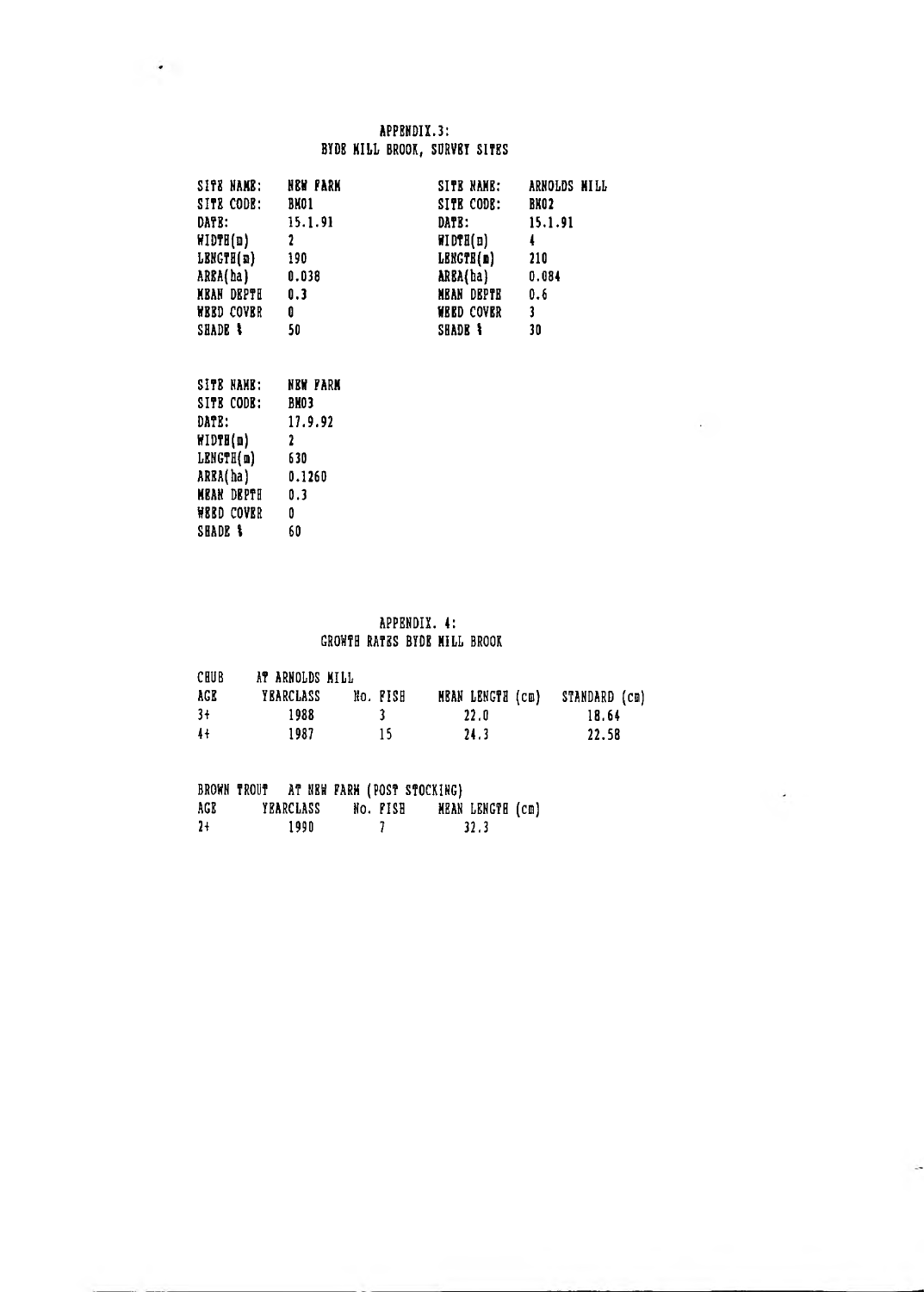APP8HDIX 5: BYDE HILL BROOK, NEW FARM SURVBY RBF: BAV91 SITE REP: BM01 DATE: 15/1/91 a mandardi in the control of the HGR: ST898691 ESTIMATED SITE AREA 0.038 ba SPECIES BST TOTAL 951 LIMITS 'POPULATION BIOMASS DENSITY PROBABILITY MEAN NT MEAN POPULATION UPPER LOWER METHOD (g a2) (per ha) OF CAPTURE (g) CF  $\overline{a}$  $\sim 10^{-10}$  km  $\frac{1}{2}$  $\sim$ ie.  $\cdot$  $\overline{\phantom{a}}$  $\sim$  $\overline{\phantom{a}}$ APPENDIX 5: BYDE MILL BROOK, ARNOLDS MILL SURVEY REF: BAV91 SITE REF: BM02 DATE: 15/1/91 HGR: ST911687  $\sim$ ESTIMATED SITE AREA 0.084 ba SPECIES EST TOTAL 95% LIMITS \*POPULATION BIOMASS DENSITY PROBABILITY MEAN WT MEAN<br>POPULATION UPPER LOWER METHOD (q m2) (per ha) OF CAPTURE (q) CF POPULATION (g n2) (per ha) OF CAPTURE (g) CF CHUB 21 23 20 1 5.705 250 0.82 228.2 1.56 APPENDIX 5: BYDB HILL BROOK, NEW FARM SURVEY REF: BAV92 SITE REF: BM03 DATE: 17/9/92 NGR: ST898691 ESTIMATED SITE AREA 0.1260 ha SPECIES EST\_TOTAL 95% LIMITS \*POPULATION BIONASS DENSITY PROBABILITY MEAN\_WT\_MEAN<br>POPULATION UPPER LOWER METHOD (q m2) (per ha) OF\_CAPTURE (q) CF POPULATION (g m2) (per ha) OF CAPTURE (g) CF BROWN TROUT 9 0 7 5 3.1686 70 0.8 443.6 1.3 'POPULATION METHOD CF = CONDITION FACTOR  $\overline{\phantom{a}}$ l.SEBER & LE CREN 2.ZIPPIN 3.CARLE & STRUBBE 4 .MINIMUM ESTIMATE 5.SINGLE CAPTURE

 $\lambda$